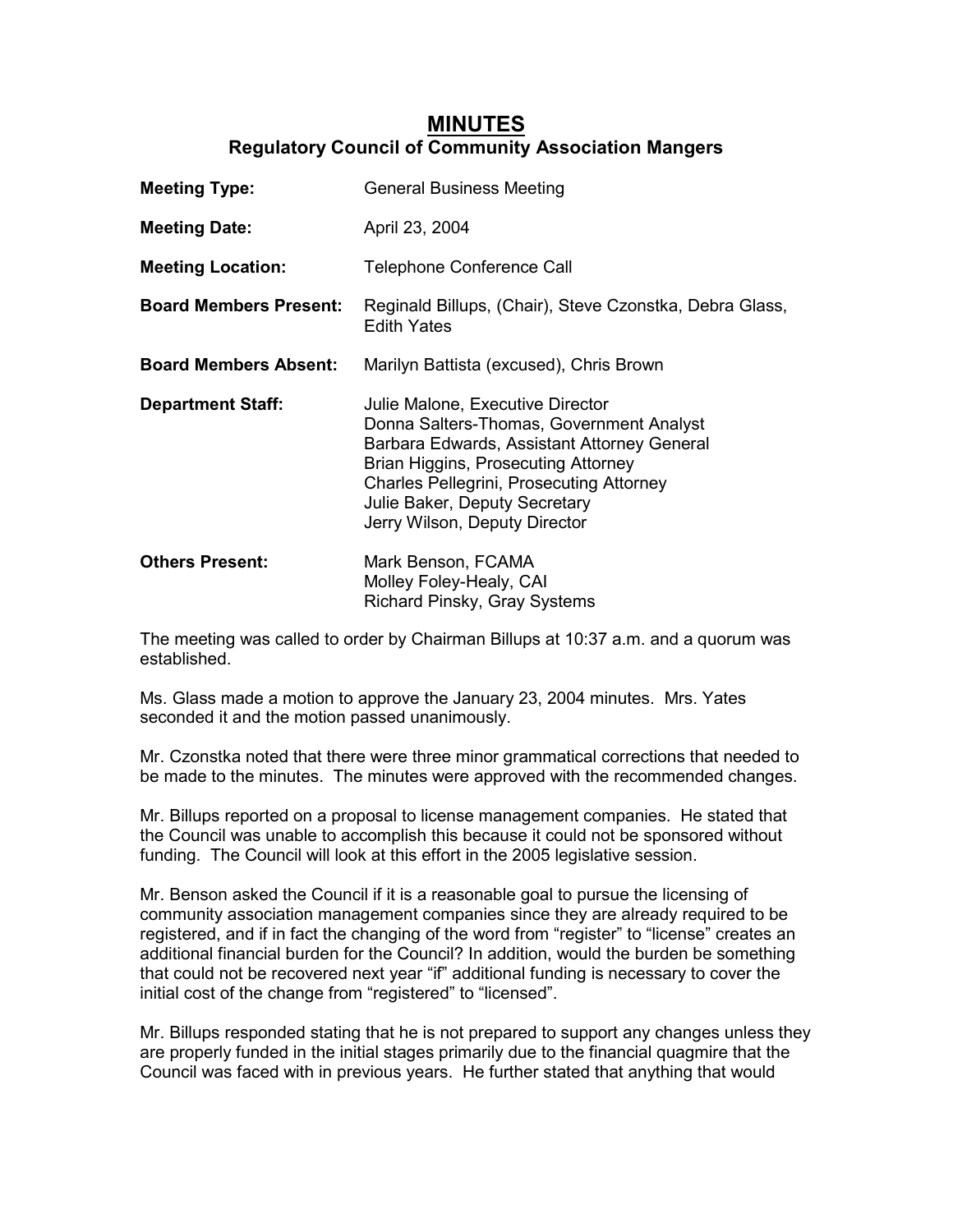place a financial burden on the Department, the Council or regulations he is not prepared to support if the funding is not available.

Mr. Benson asked if the Council would support the licensing of community association management companies if it's funded by the Legislature?

Mr. Czonstka stated that licensing the community association management companies should make money for the profession. He asked, what is accomplished by licensing companies, and if there would be other requirements of licensing?

Mr. Billups stated that the effort to license management companies resulted from situations whereas management companies may require a CAM licensee to do something in violation of Chapter 468, F.S. The CAM licensee may be disciplined, and nothing happens to the management companies.

Ms. Malone commented that if the statute is amended to include licensing of community association management companies, the Council would probably be looking at increased costs for processing applications, renewals and investigations. Mr. Czonstka added that the cost of the CAM business license should include any administrative costs associated with regulating a CAM business.

Mr. Pinsky asked if an amendment were presented before the Legislature to license CAM businesses, would the Council oppose or be in favor of the amendment. Mr. Billups stated that the Council would go on record to support the amendment with proper funding, it was moved by Mr. Czonstka and seconded by Ms. Glass.

The Council unanimously agreed that with proper funding, they would be in favor of legislation that supports licensing CAM businesses.

Mr. Pinsky addressed the Council stating that as a CAM license holder, he feels that he should not be assessed any additional fees, but he is in favor of CAM businesses being licensed.

Ms. Malone stated that she would inform the department that the Council is in favor of creating a CAM business license. She also stated that this issue could not be properly addressed in seven days before session ends, and it should be submitted in the legislative information by the end of August or early September 2004 for the 2005 legislative session since the department has not had time to review it.

Ms. Edwards reported that there are two rules to review. Ms. Malone interjected saying that to be consistent with the meeting minutes in regards to the changes to Rule 61- 20.504, F.A.C. for exam and re-exam fees, the Council needed to do a final vote.

Mr. Czonstka offered the motion to approve the final draft language for Rule 61-20.504, F.A.C. with changes to respect of fees. Ms. Yates seconded and the motion passed unanimously.

Ms. Edwards stated that the Rule was noticed on the March 26, 2004 and the seven-day letter will be sent soon. She stated that there should be no comments for the Joint Administrative Procedure Committed (JAPC) and should be adopted quickly.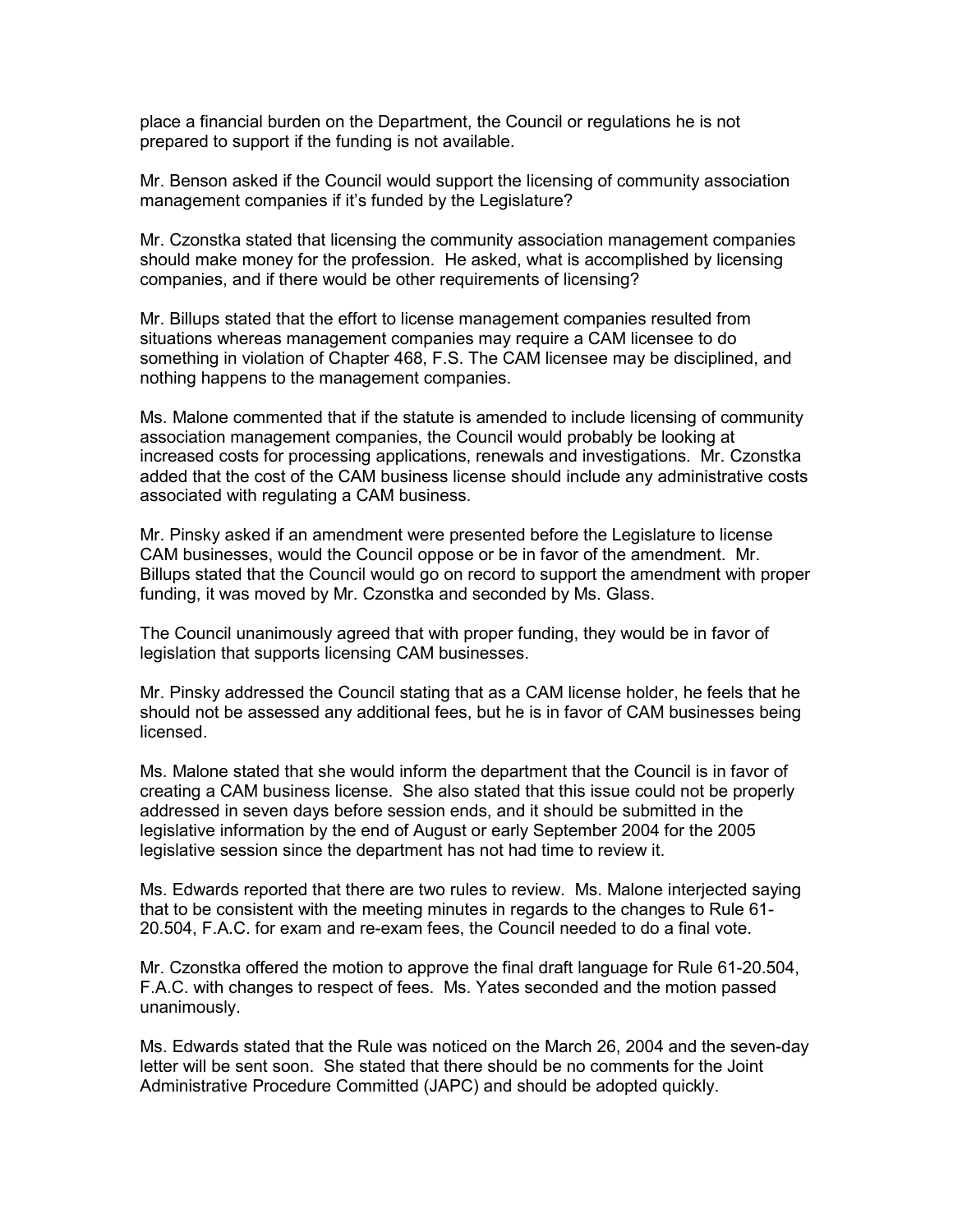Rule 61-20.0025, F.A.C., for military spouse renewal exemption was published on the March  $19<sup>th</sup>$ , 2004, approved on March 23, 2004 and should be adopted by he next meeting.

Ms. Edwards referenced the recommended changes of Rule 61-20.001, F.A.C. Licensing Procedures for Mangers License. She instructed the Council that they do have the authority to make rules, and the department's approval is not required if the Council wishes to adopt rules. However, if DBPR should object to a recommended rule change there could be problems therefore rule making should be coordinated with DBPR.

Ms. Malone responded stating that in a prior phone call with the Office of General Counsel, it was determined that it is under the department's rule making authority to do changes and not the Council. And that the department is reviewing the recommended changes to Rule 61-20.001, F.A.C., and Rule 61-20.002, F.A.C. in light of the reengineering project and will take into account any suggestions made by the Council. Mr. Billups commented that he would not want to make rules without the benefit and advice of the department. Ms. Malone informed the Council that she would update them on the time frame on these changes.

Mr. Czonstka questioned the purpose of the extensive deletions under the requirements of Florida Department of Law Enforcement. Ms. Edwards commented that this is an extensive re-write and the things deleted were covered in other areas. She indicated that she had submitted these re-writes to the department some time ago and is awaiting a response. Ms. Malone commented that in a prior phone conversation with Ms. Edwards, it was determined that rule making authority did lie with the department and not with the Council. Chairman Billups stated that regardless of the authority, the department is reviewing rewrites and once it is completed it will go back to Ms. Edwards and the Council will move forward at that point.

Ms. Malone provided a report on the FY 2003–2004 General Appropriations Act, which included a Legislative mandate to transfer \$25,127,177 dollars from the Professional Regulation Trust Fund to the Working Capital Fund. She indicated that the authority to do this was in Section 215.32(4)(a), F.S. which provide the authority to transfer unappropriated cash balances from the trust fund to the Budget Stabilization Fund or Working Capital Fund. Ms. Malone indicated that the department took several things into consideration and swept the unlicensed activity account by \$63,233.

Ms. Yates asked, should all Boards band together and send a letter to place on the record contesting the legislature sweeping "fees" which are collected to cover services required by the profession. Ms. Edwards explained that through statutory authority the legislature is allowed to do this and there is nothing the boards can do.

The Council agreed to go on record opposing this sweep as it may be the only defense the Council may have in the future when possibly faced with deregulation.

Deputy Secretary Julie Baker stated that the Legislature is committed to not raising taxes. They swept 25 million and it was determined by the department's budget office on how much to take from each profession account. She explained that last year the Legislature wanted to do away with the trust fund and have all monies collected go into general revenue and then allow the legislature to give us what is needed to operate. As